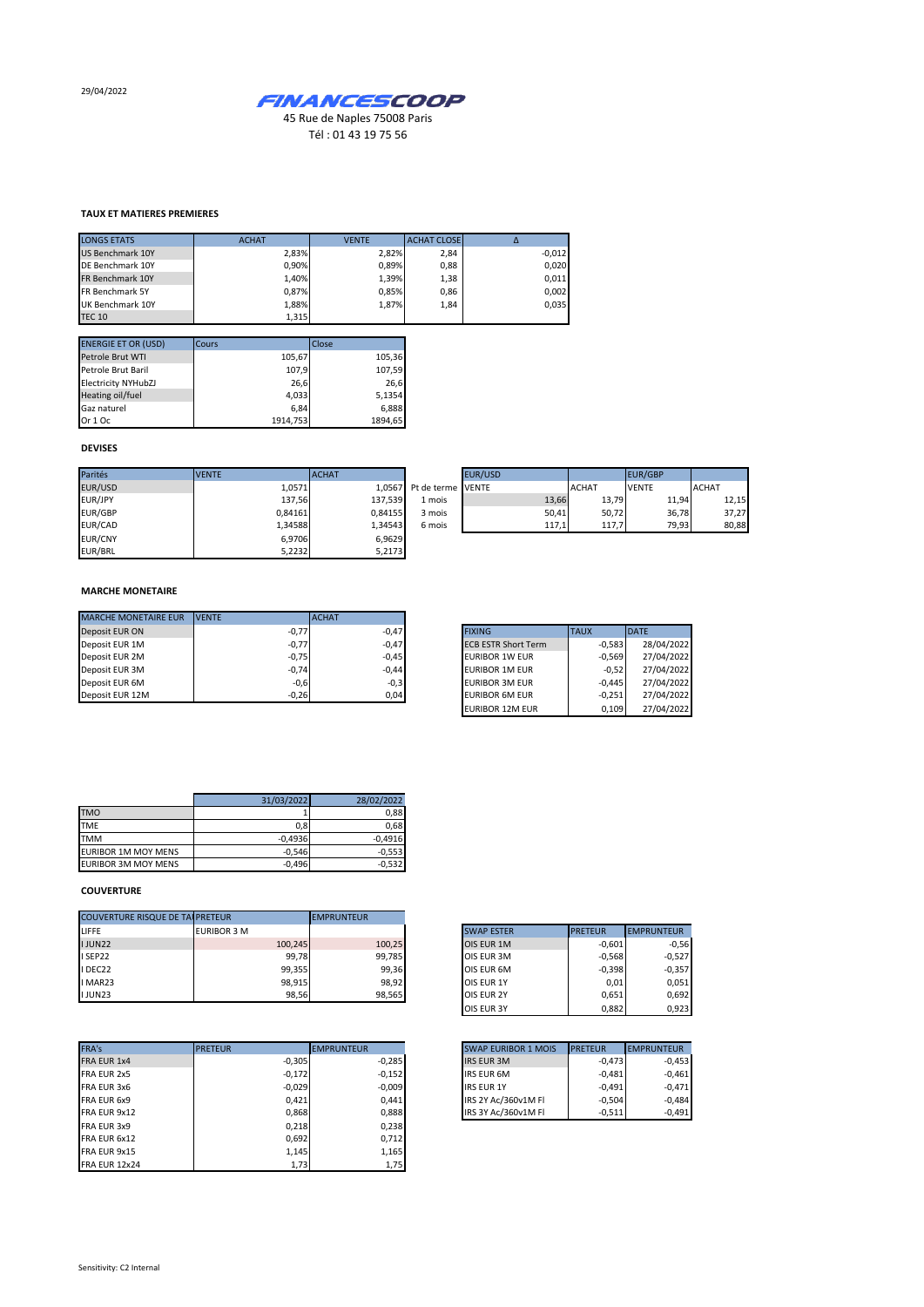| <b>SWAP EURIBOR 6 MOIS</b> | <b>PRETEUR</b> | <b>EMPRUNTEUR</b> | <b>SWAP EURIBOR 3 MOIS</b> | <b>PRETEUR</b> | <b>EMPRUNTEUR</b> |
|----------------------------|----------------|-------------------|----------------------------|----------------|-------------------|
| <b>IRS EUR 1Y</b>          | $-0.3861$      | $-0.3461$         | <b>IRS EUR 1Y</b>          | 0,191          | 0,231             |
| <b>IRS EUR 2Y</b>          | $-0,3924$      | $-0,3524$         | <b>IRS EUR 2Y</b>          | 0.873          | 0,913             |
| <b>IRS EUR 3Y</b>          | $-0,3768$      | $-0,3368$         | <b>IRS EUR 3Y</b>          | 1.124          | 1,164             |
| <b>IRS EUR 4Y</b>          | $-0,352$       | $-0,312$          | <b>IRS EUR 4Y</b>          | 1.244          | 1,284             |
| <b>IRS EUR 5Y</b>          | $-0,3179$      | $-0.2779$         | <b>IRS EUR 5Y</b>          | 1,313          | 1,353             |
| <b>IRS EUR 6Y</b>          | $-0,2773$      | $-0.2373$         | <b>IRS EUR 6Y</b>          | 1,374          | 1,414             |
| <b>IRS EUR 7Y</b>          | $-0.2313$      | $-0.1913$         | <b>IRS EUR 7Y</b>          | 1,433          | 1,473             |
| <b>IRS EUR 10Y</b>         | $-0,0748$      | $-0,0348$         | <b>IRS EUR 10Y</b>         | 1,617          | 1,657             |

| <b>SWAP EURIBOR 3 MOIS</b> | <b>PRETEUR</b> | <b>EMPRUNTEUR</b> |
|----------------------------|----------------|-------------------|
| <b>IRS EUR 1Y</b>          | 0,191          | 0,231             |
| <b>IRS EUR 2Y</b>          | 0,873          | 0,913             |
| <b>IRS EUR 3Y</b>          | 1,124          | 1,164             |
| <b>IRS EUR 4Y</b>          | 1,244          | 1,284             |
| <b>IRS EUR 5Y</b>          | 1,313          | 1,353             |
| <b>IRS EUR 6Y</b>          | 1,374          | 1.414             |
| <b>IRS EUR 7Y</b>          | 1,433          | 1,473             |
| <b>IRS EUR 10Y</b>         | 1,617          | 1,657             |

| <b>TAUX EURIBOR</b>      | 27/04/2022 | 26/04/2022 | Δ        |
|--------------------------|------------|------------|----------|
| <b>EURIBOR 1W EUR</b>    | $-0,57$    | $-0,58$    | 0,007    |
| <b>EURIBOR 1M EUR</b>    | $-0,52$    | $-0,51$    | $-0,007$ |
| <b>EURIBOR 3M EUR</b>    | $-0,45$    | $-0,43$    | $-0,015$ |
| <b>EURIBOR 6M EUR</b>    | $-0,25$    | $-0,25$    | $-0,005$ |
| <b>EURIBOR 12M EUR</b>   | 0,11       | 0,11       | $-0,002$ |
|                          | 28/04/2022 | 27/04/2022 |          |
| <b>XEU Benchmark 2Y</b>  | 0,19       | 0,10       | 0,091    |
| <b>XEU Benchmark 3Y</b>  | 0,41       | 0,31       | 0,100    |
| <b>XEU Benchmark 4Y</b>  | 0,73       | 0,63       | 0,095    |
| <b>XEU Benchmark 5Y</b>  | 0,86       | 0,77       | 0,096    |
| <b>XEU Benchmark 6Y</b>  | 0,66       | 0,56       | 0,096    |
| <b>XEU Benchmark 7Y</b>  | 0,73       | 0,63       | 0,106    |
| <b>XEU Benchmark 8Y</b>  | 0,77       | 0,66       | 0,110    |
| <b>XEU Benchmark 9Y</b>  | 0,82       | 0,72       | 0,101    |
| <b>XEU Benchmark 10Y</b> | 0,90       | 0,80       | 0,101    |
| <b>XEU Benchmark 12Y</b> | 1,54       | 1,45       | 0,087    |
| <b>XEU Benchmark 15Y</b> | 1,05       | 0,96       | 0,094    |
| XEU Benchmark 20Y        | 0,99       | 0,90       | 0,092    |
| <b>TEC 30</b>            | 1,78       | 1,76       | 0,016    |
|                          |            |            |          |





| <b>EURIBOR3M</b>      |            |                 |          |         |                   |       |
|-----------------------|------------|-----------------|----------|---------|-------------------|-------|
| <b>EURIBOR 3M EUR</b> | $-0,445$   |                 |          |         |                   |       |
| LIFFE EURIBOR3M/ROLLS | 29/04/2022 | 28/04/2022 TAUX | IΔ       |         | TAUX VEILLE A/FIX |       |
| <b>IJUN22</b>         | 100,245    | 100,255         | $-0,245$ | 100,490 | $-0,255$          | 0,200 |
| ISEP22                | 99,785     | 99,805          | 0,215    | 99,570  | 0,195             | 0,660 |
| I DEC22               | 99,36      | 99,38           | 0,640    | 98,720  | 0,620             | 1,085 |
| I MAR23               | 98,915     | 98,945          | 1,085    | 97,830  | 1,055             | 1,530 |
| <b>IJUN23</b>         | 98,565     | 98,595          | 1,435    | 97,130  | 1,405             | 1,880 |
| I SEP23               | 98,36      | 98,395          | 1,640    | 96,720  | 1,605             | 2,085 |
| I DEC23               | 98,305     | 98,335          | 1,695    | 96,610  | 1,665             | 2,140 |
| I MAR24               | 98,32      | 98,345          | 1,680    | 96,640  | 1,655             | 2,125 |
| <b>IJUN24</b>         | 98,355     | 98,37           | 1,645    | 96,710  | 1,630             | 2,090 |
| ISEP24                | 98.37      | 98,38           | 1,630    | 96,740  | 1,620             | 2,075 |
| I DEC24               | 98,385     | 98,395          | 1,615    | 96,770  | 1,605             | 2,060 |
| I MAR25               | 98,375     | 98,38           | 1,625    | 96,750  | 1,620             | 2,070 |
|                       |            |                 |          |         |                   |       |